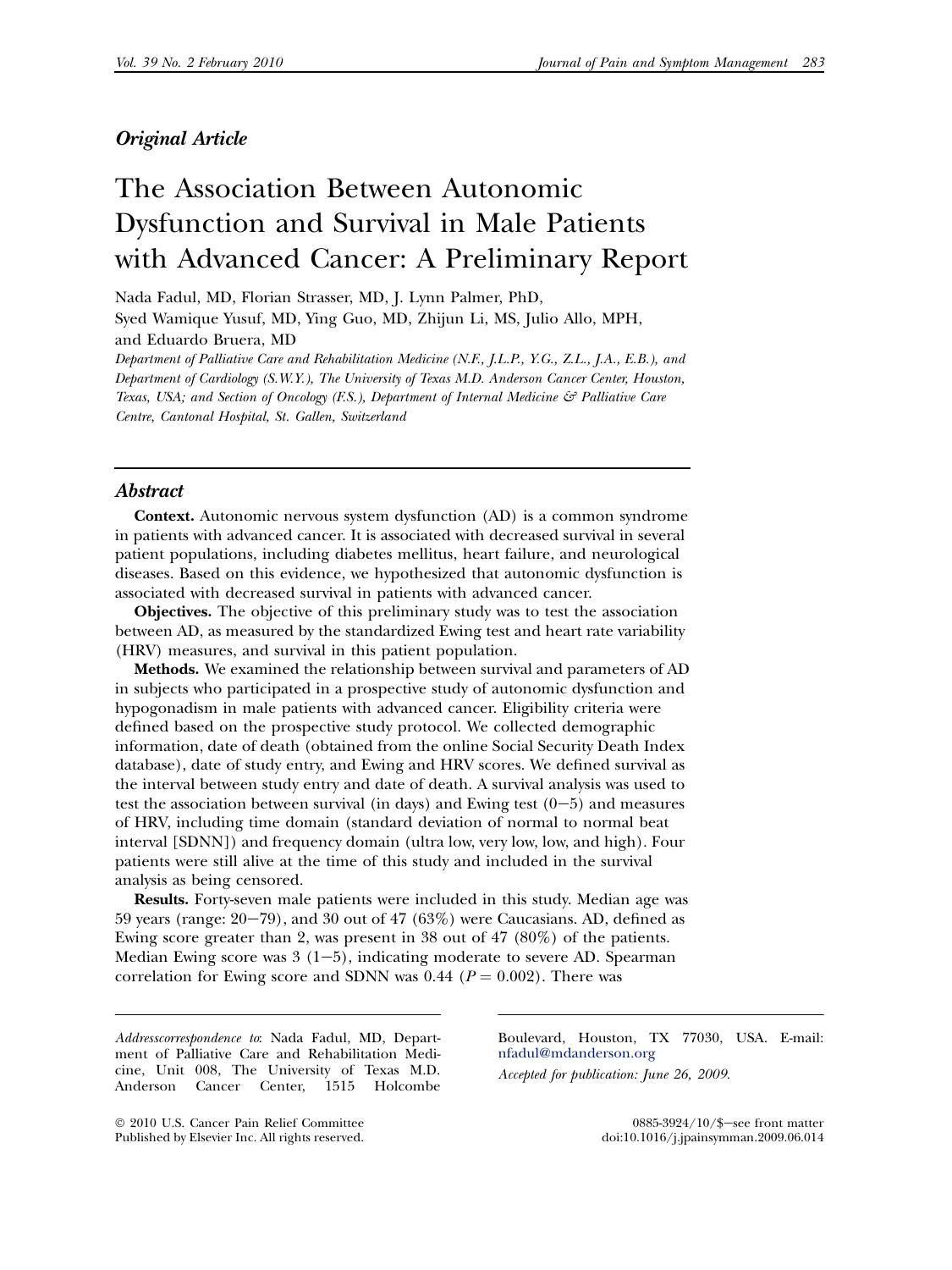a significant association between abnormal Ewing score and survival  $(P < 0.0001)$ and abnormal SDNN HRV and survival  $(P = 0.056)$ .

Conclusion. AD is associated with shorter survival in male patients with advanced cancer. Further longitudinal research in a large cohort is justified based on. J Pain Symptom Manage 2010;39:283–290. © *2010 U.S. Cancer Pain Relief* Committee. Published by Elsevier Inc. All rights reserved.

#### Key Words

Autonomic dysfunction, survival, male, advanced cancer

## **Introduction**

Prognostication is very important for patients with advanced cancer, especially when the likelihood of cure is limited. Several studies have shown that physicians and other health care professionals are not very accurate when they rely solely on clinical judgment to mak[e](#page-5-0) their estimate of survival.<sup>1-3</sup> There is a pressing need for objective prognostic indi-cators in patients with advanced cancer.<sup>[4](#page-5-0)</sup>

Autonomic nervous system dysfunction (AD) is a major problem that affects about 80% of pati[e](#page-5-0)nts with advanced cancer. $5-7$  AD was first described in patients with bronchogenic carcinoma, but it also can occur in multiple other primary malignancies, including lymphoma, leukemia, and pancreatic, prostatic, breast, ovarian, and testicular carcinomas. $5-14$  $5-14$  AD is characterized by decreased cholinergic and/ or noradrenergic output to the periphery. AD is a complex syndrome that can manifest as dysfunction of one or more organ systems (e.g., cardiovascular, gastrointestinal, genitourinary, sudomotor, or ocular); can have peripheral or central origins; and can involve either one branch or both the sympathetic and parasympathetic branches of the autonomic nervous system. Cardiovascular autonomic dysfunction is recognized as a risk for increased mortality in the gen[eral p](#page-6-0)opulation and several patient populations.<sup>15-17</sup> Decreased heart rate variability (HRV), a marker of cardiovascular autonomic dysfunction, $^{18}$  $^{18}$  $^{18}$  specifically has been shown to predict mortality in several populations. For example, in patients with diabetes and coronary artery disease, cardiovascular AD, as characterized by reduced HRV, has been associated with ventricular arrhythmias, silent myocardial infarction, and sudden and unexpected death.<sup>19</sup>

There also is vast evidence to support its significant negative impact on the morbidity and mortality of diabetics and other patient populations.<sup>[16,20](#page-6-0)-24</sup> For instance, AD has been shown to lead to multiple symptoms, such as fatigue, nausea, erectile dysfunction, and constipation; $5-7,25$  $5-7,25$  increased proinflamma-tory cytokines;<sup>[26](#page-6-0)</sup> and increased risk of sudden death.[27](#page-6-0)

The clinical utility of the routine testing for AD in patients with advanced cancer is not yet clear. However, based on the evidence from other patient populations, it is hypothesized that AD can aid in the prognostication, decision making, communication, and symptom management of these patients. For instance, patients with advanced cancer who have AD can potentially benefit from discontinuation of certain drugs that can worsen AD, such as anticholinergics. These patients also can benefit from initiation of discussion regarding advance care planning and early involvement of palliative care services.

 $\mathrm{Kim}$  et al.<sup>[28](#page-6-0)</sup> conducted a recent study in 71 hospice patients in Korea. Sixty-two (87%) were dead at the time of study. On univariate and multivariate analyses, they found that decreased HRV, defined as standard deviation of normal to normal beat interval (SDNN) of 21.3 milliseconds or less or mean heart rate greater than 100, was associated with a statistically significant shorter length of survival. Unfortunately, this study was available only in an abstract format, therefore limiting the interpretation of the findings.

Based on the available evidence in cancer and noncancer patients, we hypothesized that AD is associated with reduced survival in patients with advanced cancer. The purpose of this study was to examine the associations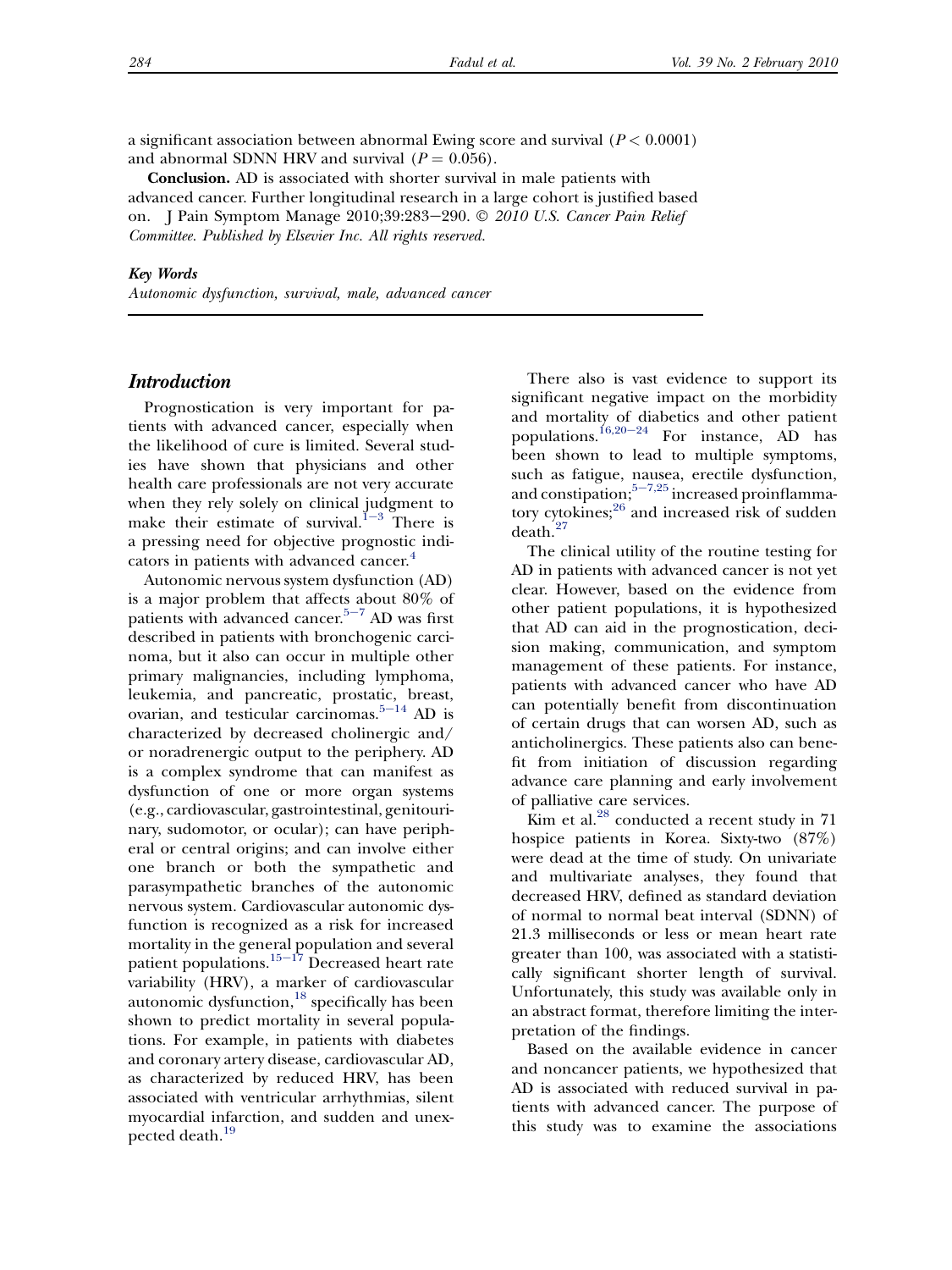between AD and survival in male patients with advanced cancer who were enrolled in a previ-ous prospective study.<sup>[5](#page-5-0)</sup>

## Patients and Methods

The data used for this study were obtained from participants who enrolled in a previous AD and hypogonadism study in male patients with advanced cancer.<sup>[5](#page-5-0)</sup> Participants who were eligible for this study were male patients with locally recurrent or metastatic cancer; 18 years of age or older; able to understand and complete questionnaires; and able to bear weight on both legs. Eligible patients could not have received chemotherapy, radiation therapy, or underwent major surgery in the preceding two weeks.

All patients underwent autonomic testing as per the standardized Ewing reflex autonomic battery and a 20-minute HRV recording. The Ewing test is a validated test for autonomic dysfunction. This test is generally regarded as the gold standard and is a widely used test for cardiovascular autonomic function. It has been used by our group and others to study AD in patients with advanced cancer.<sup>[5,6](#page-5-0)</sup> The Ewing test score (range  $0-5$ ) is composed of five autonomic tests, and each is scored as normal (0 points), borderline (0.5 points), or abnormal (1 point); greater than 2 is reported as the cutoff score to diagnose moderate to severe autonomic dysfunction.[24,29](#page-6-0) The Ewing test battery comprises the following five tests:

Parasympathetic function

- 1. Heart rate response to deep breathing (also known as beat-to-beat variation in heart rate; normal value  $> 15$  beats/minute).
- 2. Heart rate response to standing (also known as the 30:15 ratio; normal value: 1.04 or more).
- 3. Heart rate response to the Valsalva maneuver (normal value: 1.21 or more).

Sympathetic function

- 4. Blood pressure response to standing (normal value: drop of up to 10 mm Hg in pressure).
- 5. Blood pressure response to static exercise (sustained handgrip, normal value: increase by 16 mm Hg or more).

All patients underwent a three-channel, 20 minute Holter ambulatory electrocardiogram (ECG) monitoring by using the Burdick Vision Holter Recorder (Cardiac Science, Bothell, WA). The digitized unfiltered ECG was analyzed using customized Vision Premier software to obtain spectral components of HRV.<sup>[30](#page-6-0)</sup> Before analysis, the ECG signal was examined for artifact correction and rejection following estab-lished procedures.<sup>[31](#page-6-0)</sup> All data acquisition and postacquisition analyses were carried out in accordance with established standards, including those put forth by the task force on HRV interpretation.[30](#page-6-0) Episodes containing ectopic runs were also excluded. The SDNN in milliseconds was measured in the time domain analysis of HRV. The power in very-low-frequency  $(<0.04$  Hz), low-frequency  $(0.04-0.15$  Hz), and high-frequency  $(>0.15-0.40 \text{ Hz})$  ranges was measured in the frequency domain analysis of HRV. Spectral components for HRV analysis were expressed as absolute units of squared milliseconds (millisecond<sup>2</sup>).<sup>[32](#page-6-0)</sup>

We collected demographics, including age, race, ethnicity, cancer type, and the date of study entry. Date of death was obtained from the online, freely accessible Social Security Death Index database. For the purpose of this study, we defined survival as the interval (in days) between date of study entry and date of death.

#### Statistical Considerations

Descriptive statistics were used to summarize demographic and clinical variables. We determined the association between AD (categorized as present or absent as measured by the Ewing test and HRV) and survival (in days) using survival analyses. We did not expect to find censored values for survival; hence, initially, we were only planning to measure these associations using Spearman correlation coefficients. We found that four patients were still alive at the time of analysis; their last known values for length of survival were used in the correlation analyses. In the survival analysis, information about patients who died and those who were still alive is included in the analysis. Patients still alive contributed the amount of time they have been alive without dying and were analyzed as being "censored" (i.e., have not yet died).<sup>[33](#page-7-0)</sup> We performed a Spearman correlation analysis to test whether there was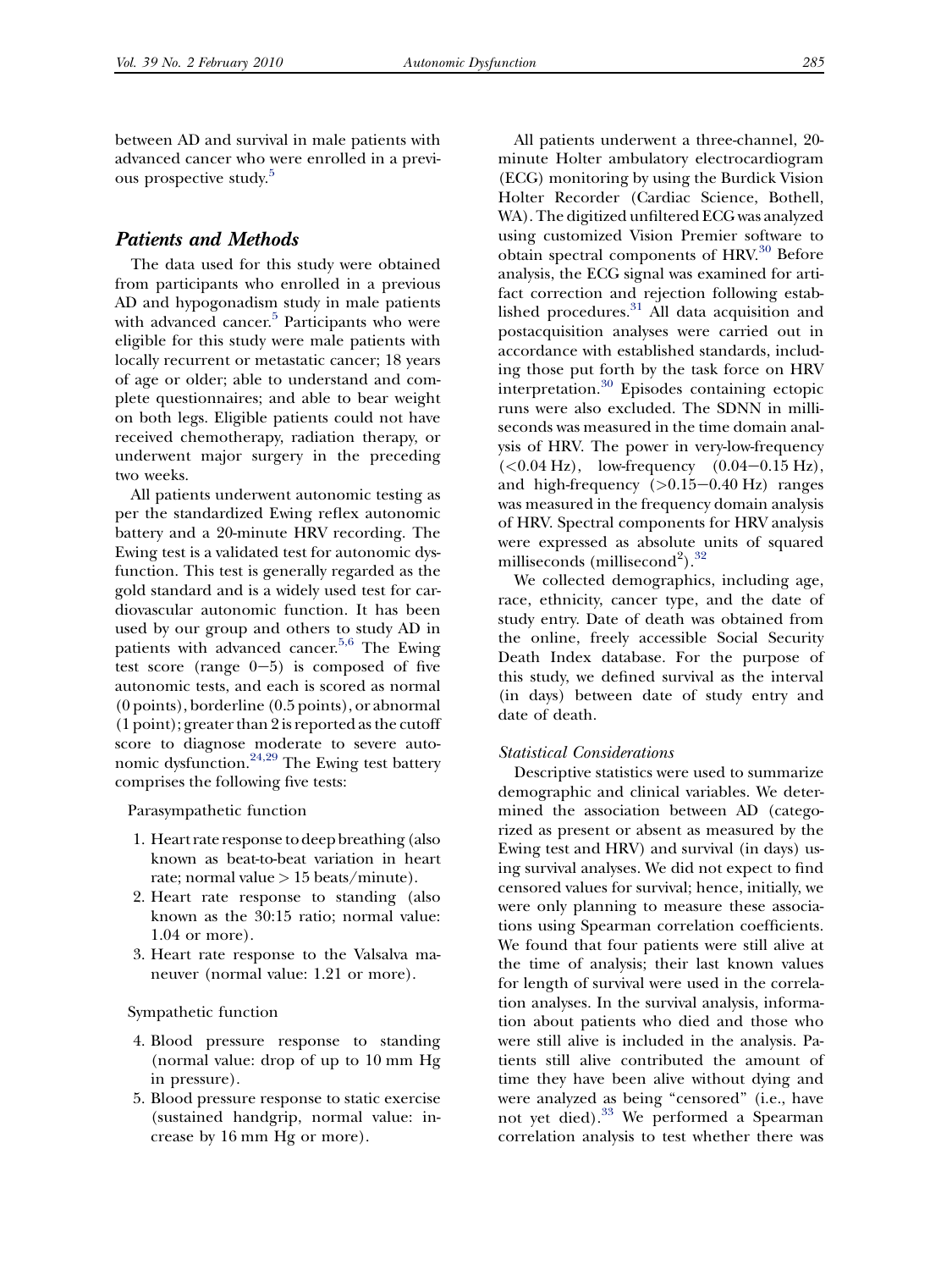an association between the degree of severity of AD, as measured by the Ewing score, and the SDNN HRV value and survival. Associations between other endpoints were also analyzed using Spearman correlation coefficients.

We powered the study expecting information from approximately 50 patients. We expected to be able to declare as statistically significant any correlation coefficients that were at least  $0.39$  or greater (or  $-0.39$  or less), assuming a two-sided significance level of 0.05 and 80% power.

#### Results

Forty-seven male patients with advanced cancer were included in this study. The two most common cancer types were lung cancer (27 of 47 [57%]) and gastrointestinal cancer (8 of 47 [17%]). Median (range) age was 59 years  $(20-79)$ , and there were 30 of 47  $(63\%)$ Caucasians. Six patients (12%) had diabetes mellitus and two (4%) had chronic heart failure.

Median (range) survival was  $139$   $(4-2,266)$ days. Median (range) Ewing score was  $3(1-5)$ , indicating moderate to severe AD.Table 1 shows the mean (standard deviation [SD]) and median (range) of Ewing test and HRV indices.

[Figure 1](#page-4-0) illustrates the association between survival and measures of AD, as tested by using survival analysis. There was a statistically significant association between survival duration in days and presence of AD, as measured by the Ewing test score  $(P < 0.0001)$ . [Figure 2](#page-5-0) shows a Kaplan-Meier survival curve in patients with and without AD, as measured by the Ewing test (AD present if Ewing score is  $\geq$ 2). There was also a trend toward a significant association between survival in days and the time domain measure of HRV SDNN  $(P = 0.056)$ .

Table 1 Ewing and Heart Rate Variability Test Results  $(n = 47)$ 

| .                                                       |                |                  |
|---------------------------------------------------------|----------------|------------------|
| Variable                                                | Mean (SD)      | Median (Range)   |
| Ewing score $(0-5)$                                     | 3.1(0.97)      | $3(1-5)$         |
| SDNN (ms)                                               | 51.4 (24.83)   | $46(7-125)$      |
| High-frequency power<br>(millisecond <sup>2</sup> )     | 477.8 (321.99) | $401(64 - 1363)$ |
| Very-low-frequency<br>power (millisecond <sup>2</sup> ) | 304 (166.96)   | $271(45 - 787)$  |
| Low-frequency power<br>(millisecond <sup>2</sup> )      | 356.4 (228.39) | $288(47 - 997)$  |

There was no significant association between survival and frequency domain measures, including high-frequency power, which is associated with parasympathetic function  $(P = 0.12)$ and low  $(P = 0.73)$  and very-low-frequency  $(P = 0.23)$  powers, which are associated with sympathetic function.

In addition, we used correlation coefficients to test the association between the degree of severity of AD (Ewing and SDNN HRV numerical scores) and survival. Spearman correlation coefficients between Ewing scores and survival and between SDNN HRV and survival were  $r = -0.27$  ( $P = 0.06$ ) and  $r = 0.24$  ( $P = 0.1$ ), respectively.

We found a statistically significant association between the Ewing test and the time domain measure SDNN, where  $r = -0.44$  ( $P = 0.002$ ), and between the Ewing test and the frequency domain measures ultra low and very-lowfrequency power, with  $r = -0.37$  ( $P = 0.009$ ) and  $r = -0.32$  ( $P = 0.03$ ), respectively.

### **Discussion**

In this preliminary study, we found a significant association between AD, as measured by the Ewing test and HRV measures, and survival in male patients with advanced cancer. These results suggest an important role for AD in the mortality of these patients. Our findings agree with previous research in other patient populations that found AD to be a predictor of increased mortality and risk of sudden death. For instance, in patients with Type 2 diabetes mellitus and diabetic nephropathy, abnormal HRV was associated with fatal and nonfatal cardiovascular disease after adjustment for cardiovascular risk factors. The adjusted hazard ratio for death in a patient with abnormal HRV was 6.4  $(1.5-26.3, P = 0.010)$ as compared with a normal HRV. In the general population, reduced HRV also was found to be a predictor for cardiovascular risk factors and increased mortality.<sup>[17,34](#page-6-0)</sup>

Despite the high incidence of AD in patients with advanced cancer, there is a relative paucity of evidence on its role in the morbidity and mortality of these patients. Our preliminary findings agree with the report by Kim et al.,<sup>[28](#page-6-0)</sup> reporting a strong association between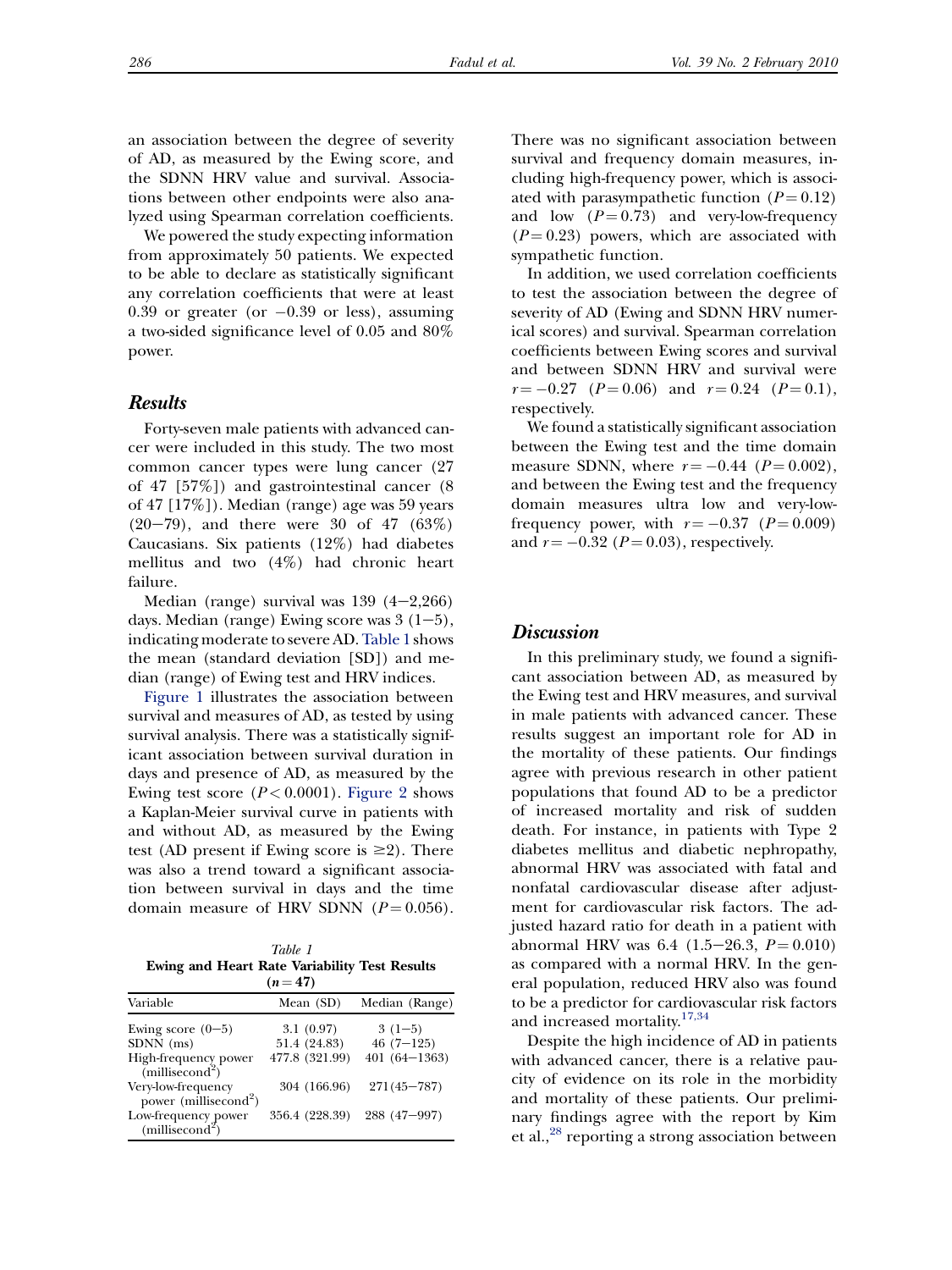

<span id="page-4-0"></span>

Fig. 1. Survival associations of Ewing and heart rate variability tests. a) Ewing = Ewing autonomic test (0-5); b) SDNN = standard deviation of normal to normal beat interval in milliseconds; c) high = high-frequency power in millisecond<sup>2</sup> (measure of parasympathetic function); d) low = low-frequency power in millisecond<sup>2</sup> (measure of sympathetic function); e) very low = very-low-frequency power in millisecond<sup>2</sup> (measure of sympathetic function).

reduced HRV and survival in hospice patients in Korea.

We observed a strong association between the time domain measure SDNN and survival, but no association between the frequency domain measures very-low-frequency, lowfrequency, and high-frequency power and survival. These findings could be attributed to the fact that, in short-term recordings, SDNN is mathematically equal to the total power of the spectral analysis. Therefore, SDNN reflects overall HRV, including its long- and short-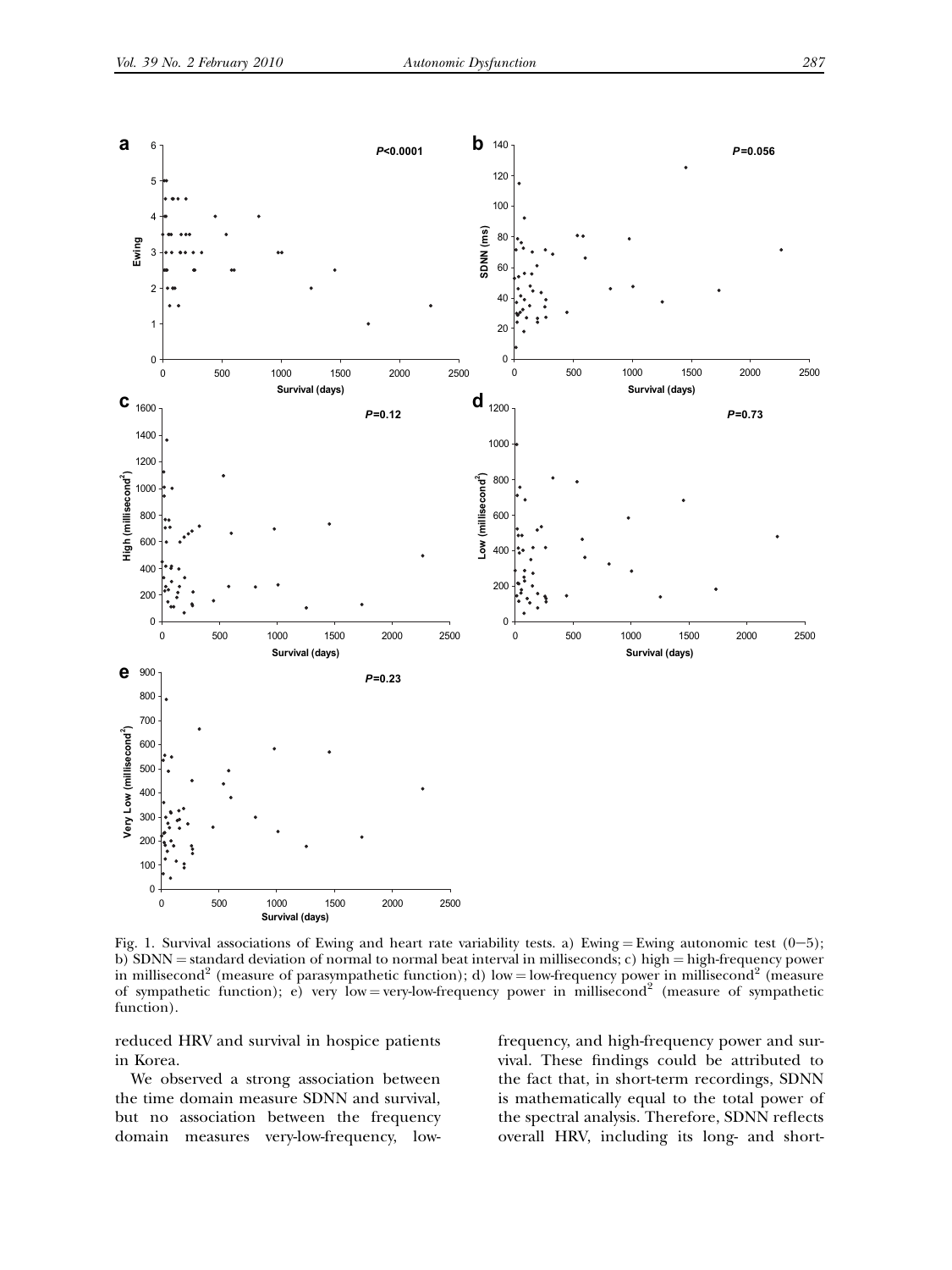<span id="page-5-0"></span>

Fig. 2. Kaplan-Meier curve for survival in patients with and without autonomic dysfunction (AD). AD is present if Ewing score is >2.

term components responsible for variability in the period of recording, and is unlike HF and LF power, which represent the limited variance in the high-frequency band and the lowfrequency band, respectively.

We found a strong association between Ewing test and the time domain measure SDNN, and the frequency domain measures ultra low and very low power. These results support the use of HRV analysis to study the syndrome of AD in patients with advanced cancer. HRV is an easy, noninvasive, bedside technique that can potentially replace the more complex autonomic reflex techniques applied by the Ewing test.

Our study did not directly examine the exact mechanism of death in patients with AD. Previous research has shown that AD can lead to sudden cardiopulmonary arrest as a result of circulatory and baroreflex failure or ventricular arrhythmias. $35-37$  $35-37$  Recent evidence has linked cardiovascular AD with corrected QT interval (QTc) prolongation, suggesting that increased susceptibility to ventricular arrhythmias and torsade de pointes is a potential mechanism.[38](#page-7-0) Another possible mechanism is through the increased risk of inflammation and subsequent cardiovascular risk, as evidenced by increased C-reactive protein, TNF-a, and IL-6 in subjects with  $AD.^{27,39-42}$  $AD.^{27,39-42}$  $AD.^{27,39-42}$ However, an alternative explanation is that the association between AD and survival does not infer a direct cause and effect relationship. Because depressed HRV is regarded as

a marker for severe illness in other chronic conditions, it is possible that patients with AD are generally sicker than those without AD and, therefore, have reduced survival. Whether AD is a direct cause of reduced survival or just merely a coexisting condition reflecting the severity of illness in advanced cancer patients needs to be further investigated. However, regardless of the mechanism of the association between AD and survival, our results suggest that AD, as measured by cardiovascular reflex test and HRV, can be an important prognostic indicator in patients with advanced cancer.

Our study has some limitations, including the small sample size and inclusion of only male patients with advanced cancer, which adds a further limitation to the interpretation and generalization of the findings. In addition, the unbalanced distribution of patients (38 with AD and only nine without AD) could have had an impact of the findings of the study, particularly because of the low frequency of patients without AD.

Our preliminary findings, however, provide the basis for larger, more inclusive future longitudinal studies to better define the possible interaction between AD and survival in patients with advanced cancer. Such studies are needed to formulate clinical guidelines in the application of autonomic testing and the impact of AD in the care of these patients.

#### References

1. Glare P, Sinclair C, Downing M, et al. Predicting survival in patients with advanced disease. Eur J Cancer 2008;44:1146-1156.

2. Maltoni M, Caraceni A, Brunelli C, et al. Prognostic factors in advanced cancer patients: evidence-based clinical recommendations-a study by the Steering Committee of the European Association for Palliative Care. J Clin Oncol  $2005;23:6240-6248$ .

3. Christakis NA, Lamont EB. Extent and determinants of error in doctors' prognoses in terminally ill patients: prospective cohort study. BMJ 2000;320: 469-472

4. Bruera E, Hui D. Practical model for prognostication in advanced cancer patients: is less more? J Clin Oncol 2008;26:5843-5844.

5. Strasser F, Palmer JL, Schover LR, et al. The impact of hypogonadism and autonomic dysfunction on fatigue, emotional function, and sexual desire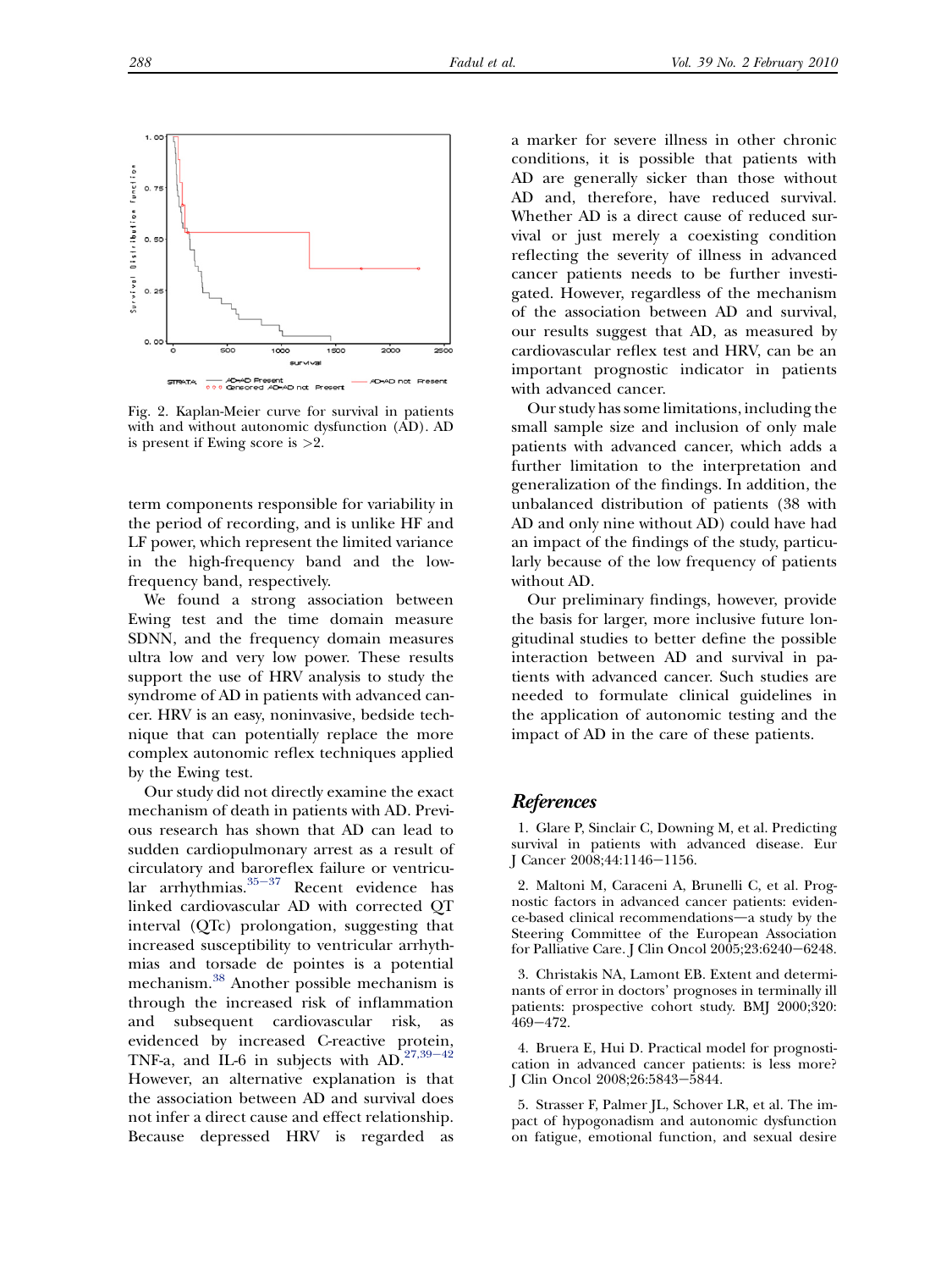<span id="page-6-0"></span>in male patients with advanced cancer: a pilot study. Cancer 2006;107:2949-2957.

6. Walsh D, Nelson KA. Autonomic nervous system dysfunction in advanced cancer. Support Care Cancer 2002;10:523-528.

7. Bruera E, Chadwick S, Fox R, Hanson J, MacDonald N. Study of cardiovascular autonomic insufficiency in advanced cancer patients. Cancer Treat Rep 1986;70:1383-1387.

8. Goldsmith DJ, Farmer CK. Autonomic neuropathy with B-cell lymphoma. J R Soc Med 2000;93:  $377 - 378.$ 

9. Kamath MV, Halton J, Harvey A, et al. Cardiac autonomic dysfunction in survivors of acute lymphoblastic leukemia in childhood. Int J Oncol 1998;12:635-640.

10. Morrow GR, Angel C, Dubeshter B. Autonomic changes during cancer chemotherapy induced nausea and emesis. Br J Cancer 1992;19(Suppl): S42-S45.

11. Mousa AR, Al-Din AN. Neurological and cardiac complications of carcinoma of the breast. Case report. Acta Neurol Scand 1985;72:518-521.

12. Nelson K, Walsh D, Sheehan F. Cancer and chemotherapy-related upper gastrointestinal symptoms: the role of abnormal gastric motor function and its evaluation in cancer patients. Support Care Cancer 2002;10:455-461.

13. Nuver J, Smit AJ, Sleijfer DT, et al. Left ventricular and cardiac autonomic function in survivors of testicular cancer. Eur J Clin Invest  $2005;35:99-103$ .

14. Thomas JP, Shields R. Associated autonomic dysfunction and carcinoma of the pancreas. Br Med J 1970;4:32.

15. Adamson PB, Vanoli E. Early autonomic and repolarization abnormalities contribute to lethal arrhythmias in chronic ischemic heart failure: characteristics of a novel heart failure model in dogs with postmyocardial infarction left ventricular dysfunction. J Am Coll Cardiol  $2001;37:1741-1748$ .

16. Astrup AS, Tarnow L, Rossing P, et al. Cardiac autonomic neuropathy predicts cardiovascular morbidity and mortality in type 1 diabetic patients with diabetic nephropathy. Diabetes Care 2006;29: 334-339.

17. Dekker JM, Crow RS, Folsom AR, et al. Low heart rate variability in a 2-minute rhythm strip predicts risk of coronary heart disease and mortality from several causes: the ARIC Study. Atherosclerosis Risk In Communities. Circulation 2000;102:1239-1244.

18. Heart rate variability. Standards of measurement pi, and clinical use. Task Force of the European Society of Cardiology and the North American Society of Pacing and Electrophysiology. Eur Heart J 1996;17:354-381.

19. Gerritsen J, Dekker JM, TenVoorde BJ, et al. Impaired autonomic function is associated with increased mortality, especially in subjects with diabetes, hypertension, or a history of cardiovascular disease: the Hoorn Study. Diabetes Care 2001;24: 1793e1798.

20. Low PA, Benrud-Larson LM, Sletten DM, et al. Autonomic symptoms and diabetic neuropathy: a population-based study. Diabetes Care 2004;27:  $2942 - 2947$ .

21. Tada M, Onodera O, Tada M, et al. Early development of autonomic dysfunction may predict poor prognosis in patients with multiple system atrophy. Arch Neurol 2007;64:256-260.

22. Goldstein DS, Robertson D, Esler M, Straus SE, Eisenhofer G. Dysautonomias: clinical disorders of the autonomic nervous system. Ann Intern Med 2002;137:753-763.

23. Jermendy G. Clinical consequences of cardiovascular autonomic neuropathy in diabetic patients. Acta Diabetol 2003;40(Suppl 2):S370-S374.

24. Ewing D. Autonomic neuropathy: its diagnosis and prognosis. Clin Endocrinol Metab 1986;15: 855-888.

25. Newton JL, Hudson M, Tachtatzis P, et al. Population prevalence and symptom associations of autonomic dysfunction in primary biliary cirrhosis. Hepatology 2007;45:1496-1505.

26. Tracey KJ. Physiology and immunology of the cholinergic antiinflammatory pathway. J Clin Invest 2007;117:289-296.

27. Shehab AM, MacFadyen RJ, McLaren M, et al. Sudden unexpected death in heart failure may be preceded by short term, intraindividual increases in inflammation and in autonomic dysfunction: a pilot study. Heart 2004;90:1263-1268.

28. Kim D, Choi YS, Kim JA, Kim S, Kim DG. Heart rate variability for prediction of life span in hospice cancer patients. Paper presented at 10th Congress of The European Association for Palliative Care, Budapest, Hungary, June 2007.

29. Ewing DJ, Martyn CN, Young RJ, Clarke BF. The value of cardiovascular autonomic function tests: 10 years experience in diabetes. Diabetes Care 1985;8:491-498.

30. Heart rate variability: standards of measurement, physiological interpretation and clinical use. Task Force of the European Society of Cardiology and the North American Society of Pacing and Electrophysiology. Circulation 1996;93:1043-1065.

31. Zhong X, Hilton HJ, Gates GJ, et al. Increased sympathetic and decreased parasympathetic cardiovascular modulation in normal humans with acute sleep deprivation. J Appl Physiol  $2005;98:2024-2032$ .

32. Malliani A, Pagani M, Lombardi F. Neurovegetative regulation and cardiovascular diseases. Ann Ital Med Int 1991;6:460-469.